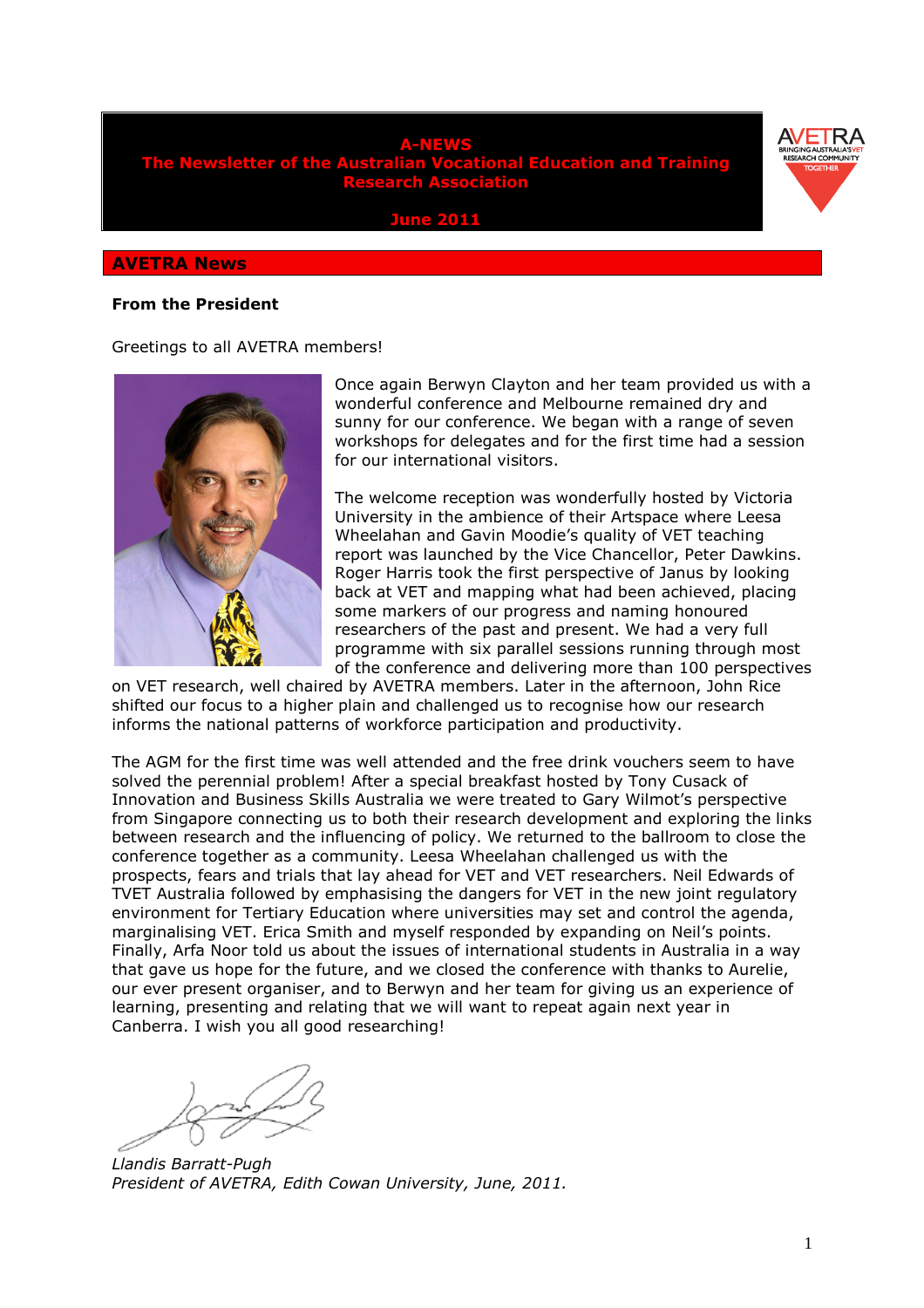## **AVETRA Member News**

#### **AVETRA 2011 Conference papers available!**

Papers presented at the AVETRA 2011 Conference are now available on the AVETRA website, in the conference archives section – at the following link:

http://avetra.org.au/publications/conference-archives/conference-archives-2011/2011 conference-papers

#### **AVETRA member represents Australia at Commission on the Status of Women – New York**

The fifty-fifth session of the Commission on the Status of Women took place at United Nations Headquarters in New York from Tuesday, 22 February to Friday, 4 March 2011. AVETRA member, Ms Elaine Butler represented Australia at this important meeting.

The outcome of the Commission's consideration took the form of agreed conclusions, and provided action-oriented recommendations for all States, relevant non-governmental bodies, mechanisms and entities of the UN System and other relevant stakeholders, in order to accelerate implementation of improving the status of Women.

*Phil Loveder* 

## **Research and VET News**

#### **The end of an 'ERA'**

In recent weeks, while AVETRA was preparing to engage with the Australian Association for Research in Education (AARE) in a national evaluation of the current 'ranking' of academic journals the plug has been pulled. Minister Kim Carr has as *The Australian* newspaper put it 'bowed to a rebellion' and cancelled the current exercise of re-ranking journals. Which leaves us where then?

The history of the ranking of journals lies in the more than a decade search for ways to measure and motivate research performance. Australia as always looked overseas and reviewed the systems being put in place in Europe and especially Britain to try and regulate research production for universities. First there was the Research Activity Index (RAI) with a measurement of quantity, where the number of papers, articles, research students and grant funding was totalled up to provide the basis for differential funding to each university from the central funds. As we know, the problem with measurement is that the easiest areas to measure do not necessarily provide you with valid assumptions about the worth of the effort. I am sure there are many researchers who have already surpassed the number of papers produced by Einstein during his life time, but unfortunately with less effect. So, government pondered and responded with an attempt to measure quality.

The Research Quality Framework (RQF) was developed and trialled in the 'midnoughties', where selected work over a five-year period was offered through self assessment and subsequently by peer assessment. The emphasis was on the impact of research upon organisations, society, policy and practice. However, a change of government saw this trial changed to the current Excellence in Research for Australia (ERA) system. One of the key issues of the new system of quality assessment for research was the ranking of journals into A\*, A, B C categories. C journals often had a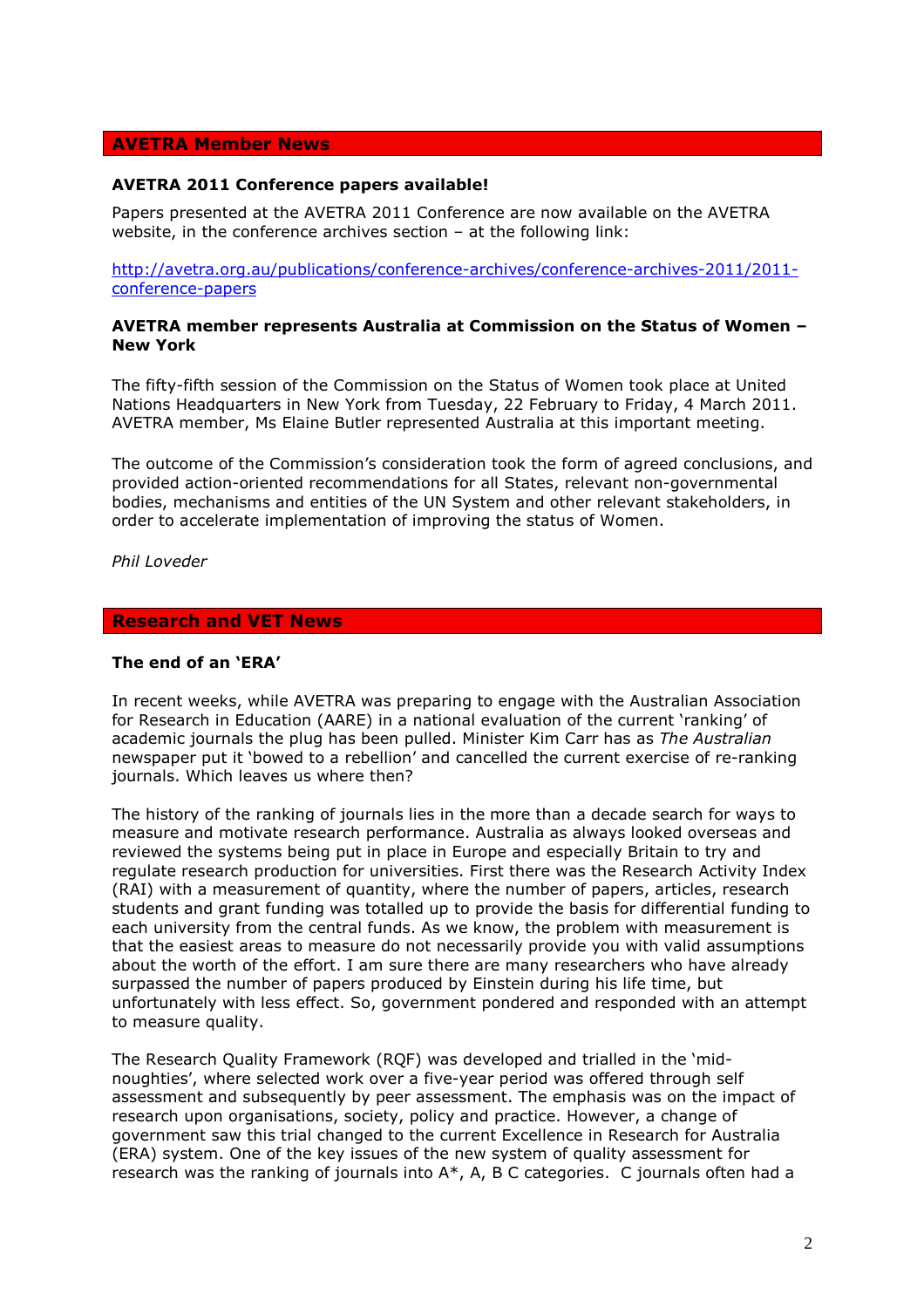more practical leaning with B journals being the usual post doctoral goal while A and  $A^*$ were the leading international journals often with low acceptance rates, and staggeringly long review periods. Refereed conference papers, once valued in the 1990's were now the lowest category with un-refereed conference papers now un-rated along with professional journal articles and presentations no matter how influential they may have been with practitioners and policy makers.

Of course the initial ranking of journals by the Australian Research Council (ARC) for the ERA system left us with many questions. How valid was a system that was just based on peer acclamation? Rather like the Logies, would not the voice of the people have thrown up self-interested results? How complex was the listing that seemed to take minutes to load as a spread-sheet, and therefore how accurate could it be? Was it the journal that should be ranked when clearly it was the individual quality of an article that mattered? What happened to new journals that had no ranking? Were older journals with prestigious supporters over-ranked? What would happen when you found your treasured article in a previously A journal was now a less treasured article in a B journal as the ranking was changed?

These arguments seemed to have prevailed in tandem with the complexity and cost of the current intended journal re-ranking exercise. It was evident from our own ranking exercise that there was considerable disparity between individual perceptions within our own field about journal rankings. To this of course must be added the complexity of ranking journals comparatively across research fields where social values have to be layered on top of academic values.

To my mind the final assessment is about social impact rather than number of promotions and funding games. However here we still have a problem. Great research has been and will be ignored. As Selby-Smith indicated - the path from research to impact is a rickety bridge, and as Billett and Dymock indicated - the linkage perhaps depends as much on the luck of timing as with the quality of the reporting. Changes of government, national disasters, economic ebbs and flows have a radical impact on national agendas. Are we late, too early, or just at the right time – and how many of us can plan our research to hit government cycles? Research indicates that all too often research is read by academics, and I would guess mainly read by academics in search of support for their own research articles.

What is disturbing is that all too often the voices of influential figures and powerful groups impact more on policy than evidence-based research. Perhaps that is because the focus of measurement rewards containment within the academic community rather than impact in the community. I think that in many ways doing research and selling research are two different skills. It is very hurtful as a researcher when you inform organisations of what is not right and what can be done, and has been done elsewhere to make improvements, and find it is politely ignored. What is equally worrying is the way that the research that becomes well known and often quoted has often been mistranslated in the passage to social acceptance. All management students and much of society nod in understanding of Maslow's hierarchy of needs. How many realise the research was based on the study of primates? Maybe we already do great research but should find more resources and energy to market that research so it has a more lasting impact.

*Llandis Barratt-Pugh, President* 

### **The Productivity Commission report - 'The VET Workforce'**

It's all down to the reader, as we good researchers with our knowledge of discourse and translation understand. How do we interpret the findings of the Commission and the implication for the sector we research – where should we be focusing our research attention?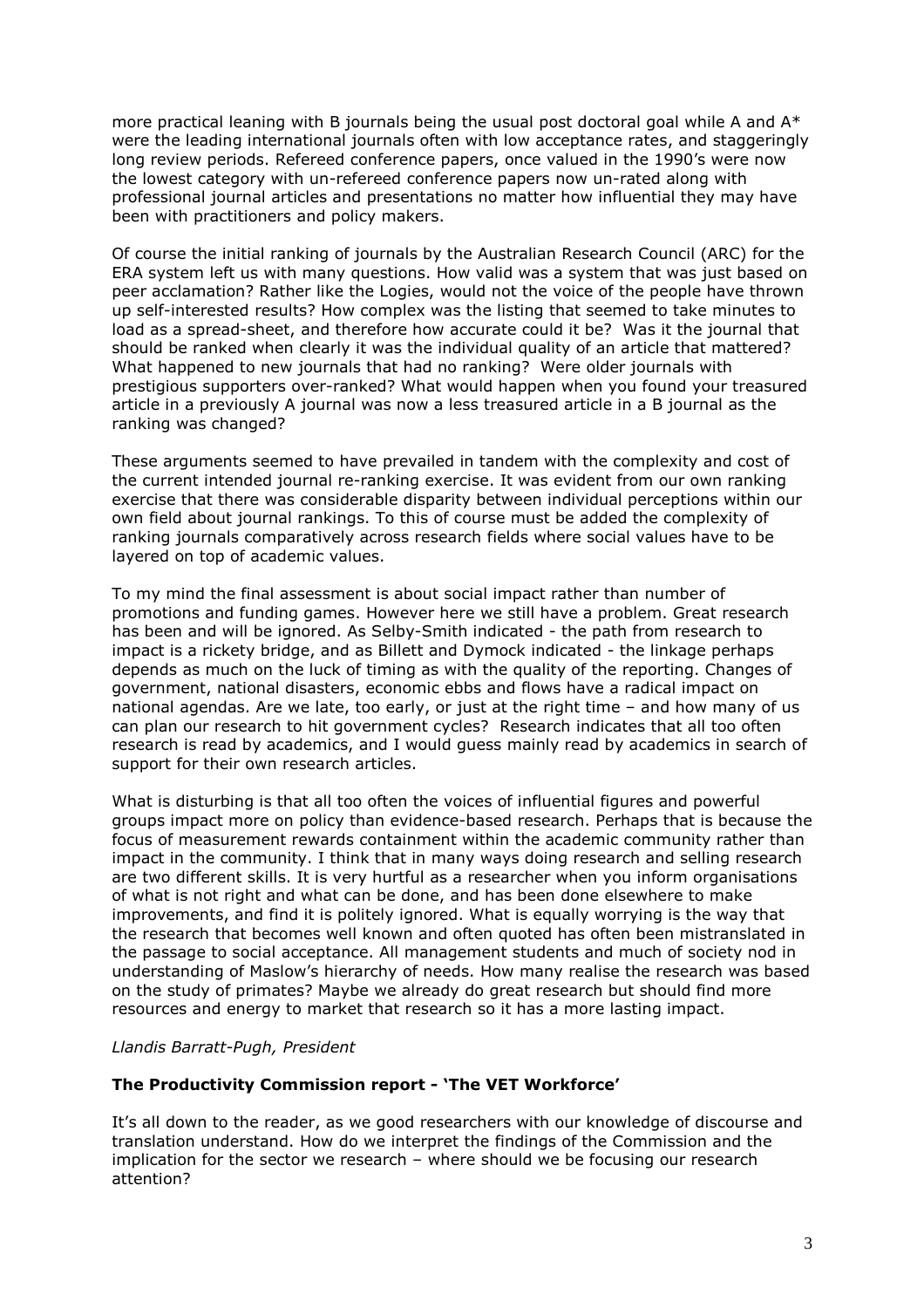The Productivity Commission (PC – no pun intended) has indicated that there is a lack of trained facilitators in our VET sector, but that no evidence exists for assuming that degree-based qualifications would result in improved productivity. We know that the VET workforce is diverse. Many are involved with learning activities for only part of their 'productive time'. College trainers carry out very different roles from industry supervisors. But is this a good reason to have low aspirations? How can on the one hand there be shock at the low levels of qualifications in the VET sector and mobilisation to fix the issue, and then again no action to develop the full time continuing staff in the sector who will slowly migrate to planning curriculum and managing and mentoring new facilitators? It seems reasonable to me that development of the VET workforce needs aspirational goals that reflect the diversity and transience of the sector. Surely we want our core practitioners in the sector to grow and develop their knowledge of learning as they take on leadership responsibilities.

It is very noticeable that government and their associated bodies want answers to the big questions about global skill needs, workforce participation and increasing productivity. They are only interested in learning mechanisms, support process and equity corridors IF they contribute to getting more people into training, staying in training and then transferring and increasing output in growing and leading edge industries. While the PC report has messages for the TAFE workforce, and some have indicated depressing messages, for researchers I think it indicates how we need to form and shape our research studies to contribute to the big questions that government is seeking answers to. I declare an interest in that my research basis has always been HRD-based and about how we should manage VET activity. I have always found that my work is taken more seriously when the local issues I am engaged with are linked ultimately to how they improve industry/business productivity. Perhaps we must all start locally due to our experience and resources, but linking our research to national questions is critical if we want to have a chance of impacting upon policy and practice. How can we link what we know needs exploring, as practitioners, and what provides evidence that will be of interest to government and policy makers?

### *Llandis Barratt-Pugh, President*

#### **What skills, how many and where? - VET development questions still remain**

The Skills Australia report presented to government last month 'Skills for prosperity a roadmap for vocational education and training', indicates a number of changes to the VET system, and recommends substantial change to the funding and development of the VET system nationwide.

As with all government reports we cannot be sure what will be fully endorsed, fully funded, stripped of funding at the next crisis, abolished by a new administration, resisted by existing power bodies, diluted by practitioners, die a slow death, or be expanded to change structures for ever.

What is clear is the intention to expand VET by 3% per annum and to increase the numbers of Australians with tertiary qualifications in line with the previous Bradley report recommendations. The stated intention is that basic qualifications to Cert III will be government funded and that after that HECs style arrangements will cut in.

There is significant discussion about the 'Enterprise Skills Investment Fund' that will be formed to fund system development and respond to skills needs. For me, it telegraphs a more competitive environment for funding for the States and Territories, for industries and for the mix of private and public providers. The selling point is that with workforce skill predictions so complex and difficult to compile, the market will encourage more right skills, right time action.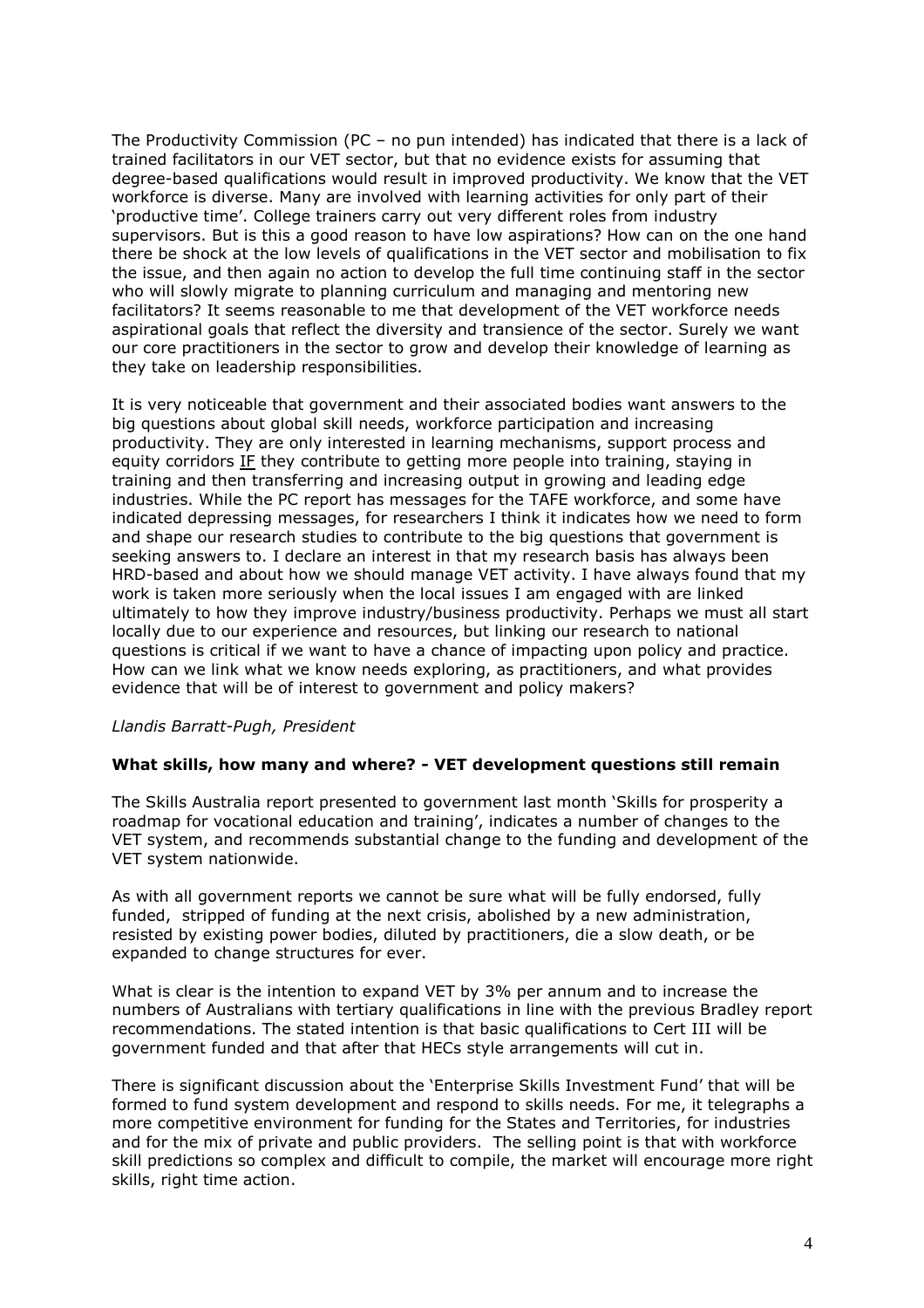What interests me the most is the move to outcome based funding. Having managed VET in the UK during the 80's I found that what was once forward paid block funding gradually mutated to being retrospective funding for training days for 20% of the funding and 80% paid on final certification. Some management challenge in an organisation specialising in disadvantaged youth!

Of course it is natural that the 'My Schools' approach is now to become 'My Skills' for the VET sector with comparative success of providers bared for all to see. One can only hope that the desire to be well represented on the visual ladder is channelled into achieving trainee support rather than figure support!

VET practitioners are also in the spotlight with the push for all facilitators to be Cert IV qualified by 2013. This should see a rush of activity internally in our institutions and companies, but I wonder how compliant industry workplace supervisors will be by that time?

The good news is that VET is expanding. Look over your shoulder to those in other countries suffering significant cuts in the VET area and be thankful. Meanwhile, set some research goals. How will these intentions be changed by the system? What will they achieve? What can we learn from interventions to feed the next rounds of changes?

### *Llandis Barratt-Pugh, President*

# **A MINUTE WITH Rod Towney**



Rod Towney is an Aboriginal Australian, a very proud Wiradjuri man from Central NSW. He has in excess of 30 years working experience within various Federal and State Government Departments. He has held positions of trust at senior levels and his focus has always been on improving educational outcomes for Aboriginal Australians. Rod has various University degrees including a Master of Indigenous Language Education. He believes that Education is the key which can open up many doors for his people. Currently Rod is the Manager of the Aboriginal Education and Training Unit within TAFE Western NSW and is based in Dubbo.

**I first got interested in research:** "For a number of

years I have held an interest in various education research topics. I was so excited that my application for a 2011 Community of Practice research scholarship was successful and hopefully my findings will influence policy within TAFE Western in attracting and retaining Aboriginal students within the education sector."

**People who inspired me to do research:** "I am blessed to work under the leadership of my current Institute Director, Kate Baxter. She is very keen to assist where ever possible and enhance the reputation of TAFE Western among the many Aboriginal peoples within Western NSW. Members of my own family have always encouraged me to study and in doing so assist those who may not be as fortunate as I."

### **Area of Research:**

• What are the reasons why TAFE Western Aboriginal students are not completing their courses?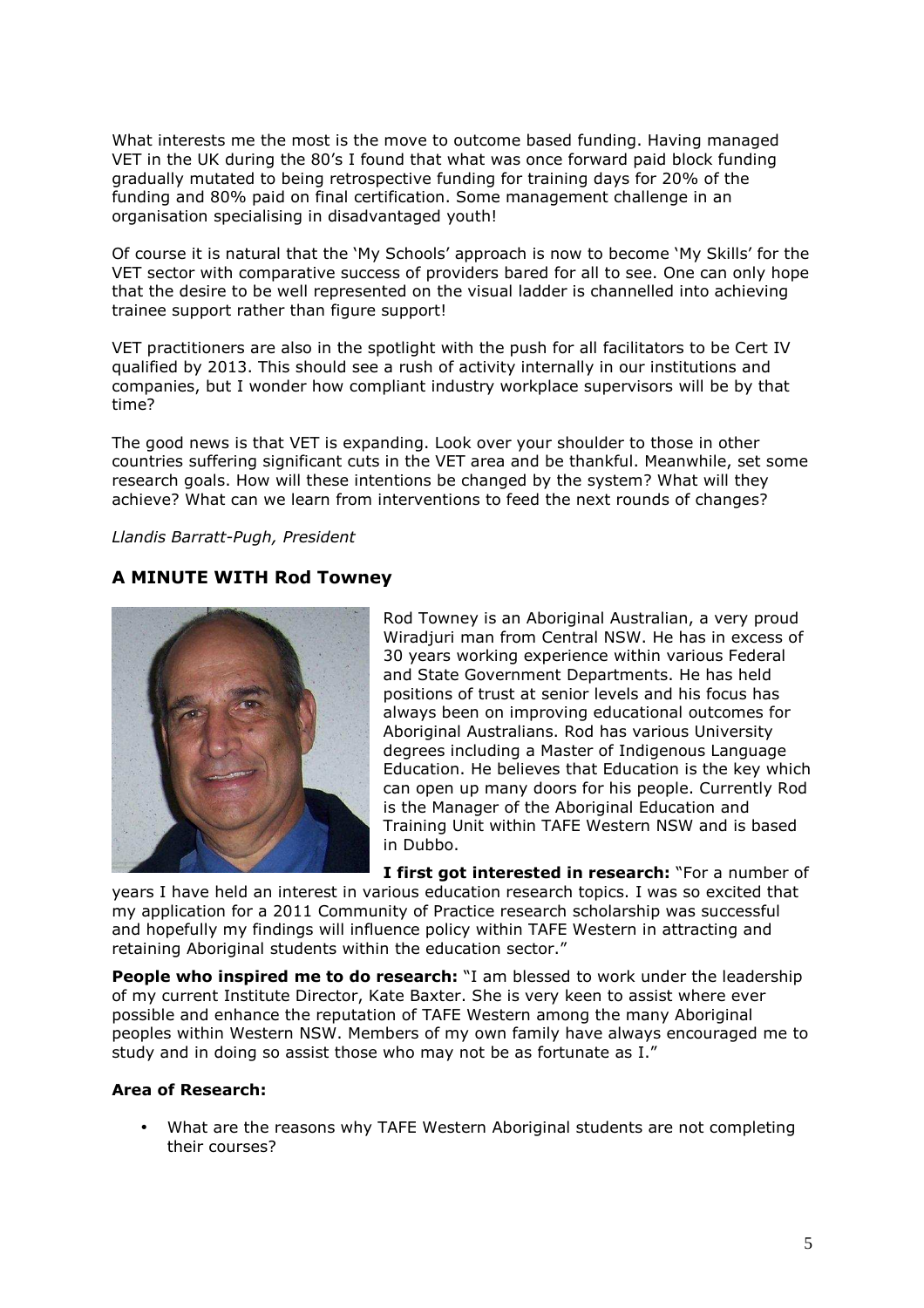• What best practice teaching, learning and administrative strategies could be introduced by TAFE Western in order to increase the possibility of course completions amongst currently enrolled Aboriginal students?

**Methodologies I will use:** "An action research project approach where I will be working with Aboriginal students, TAFE staff and community people. Results will be shared as my research progresses."

**Currently I am researching:** "My research topic has created much interest among those with whom I work and comments such as "I can't wait to read your final document - I hope that people will take note and act on what you record".

*Each edition of AVETRA News will feature a special interview with a VET researcher. If you are interested in being featured or you know someone who might – please get in touch with either Sarojni Choy or Phil Loveder.* 

# **Conferences and other Events**

# **National Research Forum – Is VET worthwhile? Adelaide, June 28, 2011**

The National Centre for Vocational Education Research (NCVER) is hosting a national research forum exploring the value of vocational education and training (VET) for lowpaid, disadvantaged, young and older workers, which is likely to be of interest to your AVETRA members.

NCVER will pose the question *Is VET worthwhile?* to leading researchers from four consortia at this half-day event in Adelaide on Tuesday 28 June 2011.

The program will include presentations by:

- Professor Barbara Pocock and Dr Natalie Skinner from the Centre for Work + Life, University of South Australia
- Dr Cain Polidano and Dr Hielke Buddelmeyer from the Melbourne Institute of Applied Economic and Social Research
- Dr Chris Ryan, formerly of the Social Policy Evaluation, Analysis and Research Centre, Australian National University, and Dr Mathias Sinning, Australian National University
- Dr John Buchanan and Dr Tanya Bretherton from the Workplace Research Centre, University of Sydney

A highlight of the forum will be a panel discussion with Robin Shreeve, Skills Australia, Angela Coker, ETSA Utilities, Sarah Boardman (SA 2010 Trainee of the Year), SA Water, and Tom Karmel, NCVER, who will share their insights and respond to the research, discussing the implications for the VET system. Included in this part of the program will also be the opportunity for delegates to participate in a Q & A session.

For further information and to register, please visit: http://www.ncver.edu.au/newsevents/consortia/forum.html.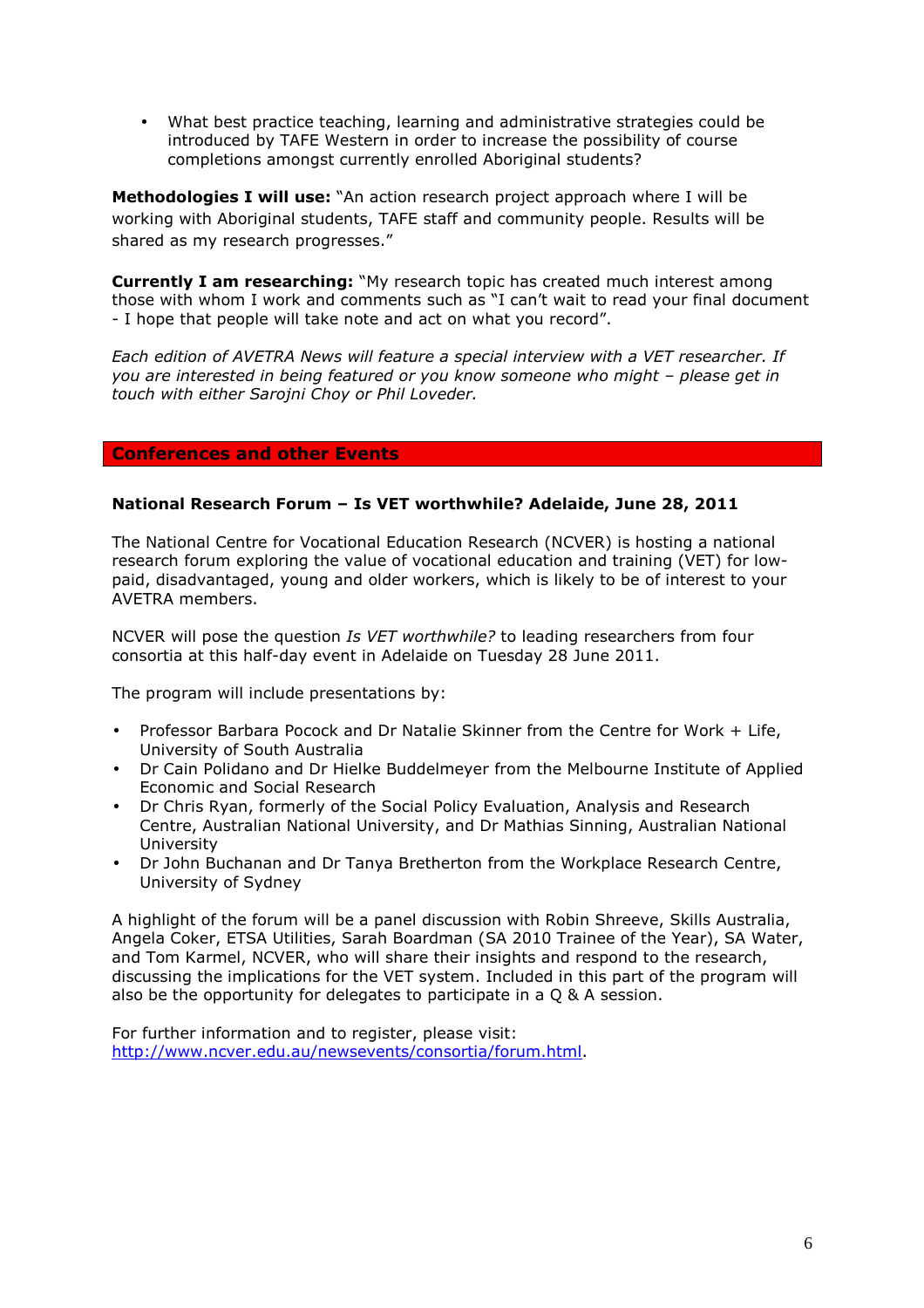# **2011 Forum for Access and Continuing Education (FACE) Annual Conference, 'Lifelong learning and community development', Glasgow, Scotland, 29 June – 1 July, 2011**

The FACE 2011 conference is hosted by the Centre for Research and Development in Lifelong Learning at the University of Glasgow. The four key themes of the conference are:

- Higher Education provision and its contribution to community development: contributions may be economic, social, health-related, environmental or cultural, or a combination of one or more of these. 'Community' in this context may vary from one small discrete group through to a whole region.
- *Aimhigher* and its Legacy: whilst this is a particular concern in England, papers are invited also from other parts of the world where there are similar initiatives: these may take the form of reflective pieces from an external perspective.
- The role of Qualifications Frameworks and Accreditation of Prior Learning (APL) within community settings.
- Universities and their regional and local role within contracting economies.

Further details can be found at: http://www.f-a-c-e.org.uk/conferences.html

# **HERDSA - Higher Education on the Edge, 4-7 July, 2011, Radisson Resort, Gold Coast**

Higher Education on the Edge captures the essence of 'seismic' shifts and 'tectonic' transformations occurring in the sector, both in Australia and internationally. Our deliberately ambiguous theme was chosen to reflect the edgy, uncertain and intellectually challenging times we face in higher education.

As well as providing a forum for the voices of academic staff, researchers and professional staff who find themselves at the front lines of a rapidly diversifying higher education workforce, the 2011 Conference aims to push some of the more traditional higher education boundaries by encouraging representation from colleagues in the vocational education and training sector, from schools and private providers. Further details at: http://conference.herdsa.org.au/2011

# **Australian Literacy Educator's Association National Conference 8-11, July, 2011**

A conference designed to support educators to meet the literacy challenges and opportunities of a networked, multilingual and culturally diverse literacy landscape. Further details at: http://www.alea2011.com

# **20th National Vocational Education and Training Research Conference (No Frills), North Coast TAFE, 13-15 July, 2011**

Sponsored jointly by NCVER and North Coast TAFE, this annual conference is considered one of the best value events on the research calendar. It provides an excellent forum for those in vocational education and training research to network, present and discuss papers on current or recently completed work. Further details at: http://www.ncver.edu.au/newsevents/events.html

# **Inaugural Regional Higher Education Forum, 2-3 August, 2011, Coffs Harbour Education Campus**

At a time when regional development is in the national spotlight this focused and timely two day forum brings together the leaders from regional universities along with TAFEs and metropolitan universities to discuss the sustainable development of Australia's regional tertiary education agenda. Further details at: http://www.informa.com.au/conferences/education/regional-tertiary-education-

conference%20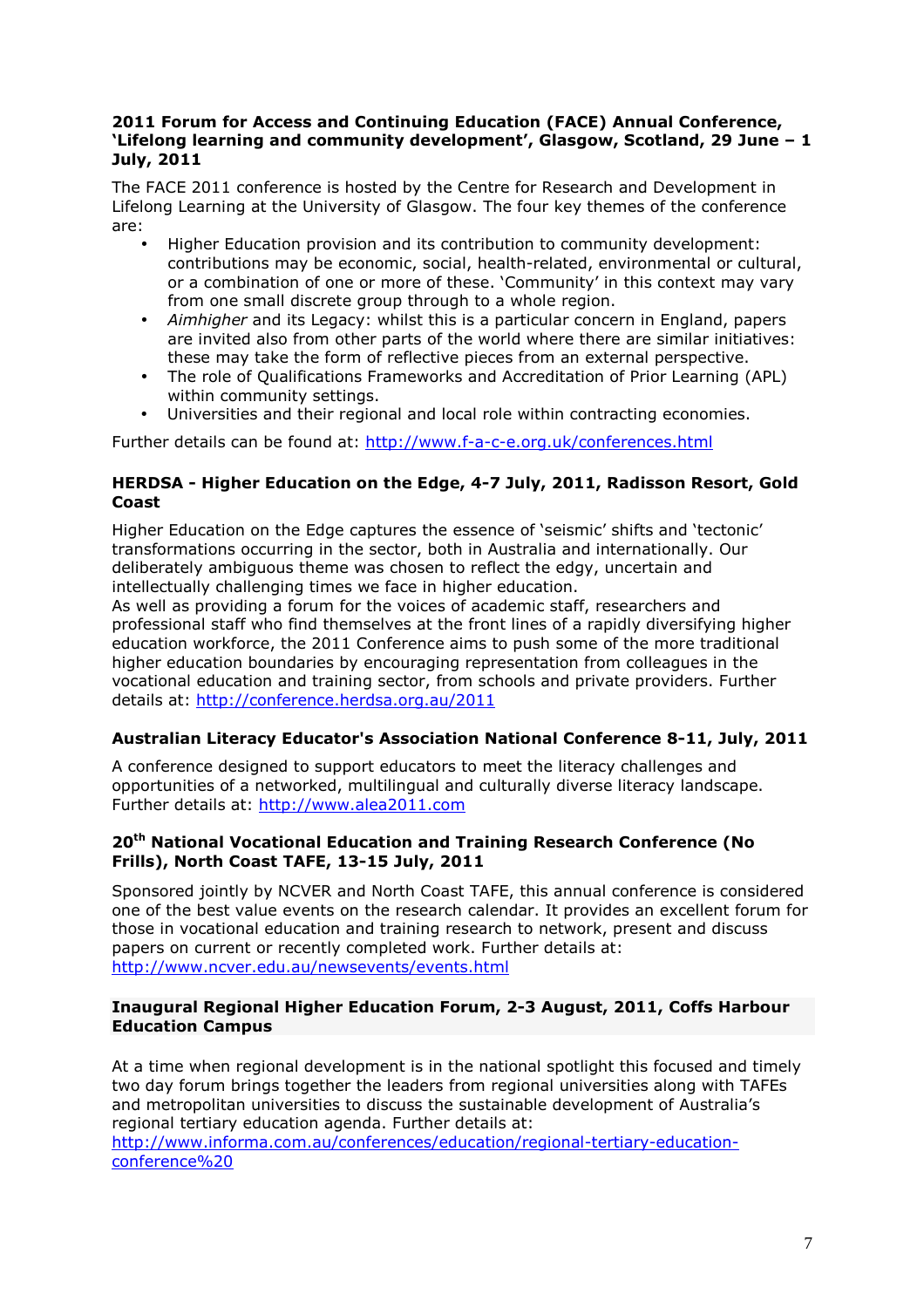# **VELG TRAINING, 2011 National VET Conference, 4-5 August, 2011, Brisbane Convention and Exhibition Centre**

The 2011 National VET Conference will focus on *'Quality in VET' by* exploring the key themes of policy and sustainable business practice and teaching, learning and innovation. Details available at: http://www.velgtraining.com/national-conference.cfm

# **TAFE Directors Australia National Conference TDA Conference, 5-6 September, 2011, Sheraton on the Park Hotel, Sydney**

The TDA conference is the annual showcase for Australian TAFE Institutes, providers of vocational education and training and higher education courses to thousands of Australian and overseas students. VET leaders walk a tightrope – VET leadership is an act of balance, requiring great skill and a deft touch. This year's conference will focus on the big issues facing VET providers, including: Industry skill trends, needs and shortages, a connected tertiary sector, Internationalisation, the 'patchwork' economy, contestable markets and the new regulatory framework. Further details at: http://www.tda.edu.au

# **Australasian Association for Institutional Research (AAIR) Forum "Let the sunshine in", 9-11 November, 2011, Sea World Resort, Gold Coast**.

This year's forum will focus on engaging and challenging perceptions about what is and what will be as institutions continue to move through these interesting times. The Forum will also include the AAIR Special Interest Groups to provide focus and support for their members.

More details at: http://www.leishman-associates.com.au/aair2011/index.php

### **7 th Research Work and Learning Conference, Shanghai, PRC, 4-7 December, 2011**

More information about this conference will be available shortly at: http://www.rwlecnu.org

#### **Society for Research into Higher Education (SRHE), Positive futures for higher education; connections, communities and criticality, 7-9 December, 2011 Celtic Manor Hotel, Newport Wales U.K. and New Researchers' conference 6-7 December, 2011**

The 2011 SRHE Annual Research Conference will be held on 7- 9 December 2011 and, by popular request from previous delegates, is returning to the Celtic Manor Resort near Newport in South Wales. Celtic Manor, set in 1400 acres of parkland in the stunning Welsh USK Valley, is one of the finest conference venues in Europe offering state of the art conference facilities, accommodation for all conference delegates and extensive and exclusive spaces for delegates to network. The conference will be preceded by a newer researchers' conference. More details at: http://www.srhe.ac.uk/conference2011

# **2012 RC33 Eighth International Conference on Social Science Methodology**

The RC33 Eighth International Social Science Methodology will be held in Sydney, Australia. The dates for the conference are 9 - 13 July, 2012. Details at http://www.acspri.org.au/conference2012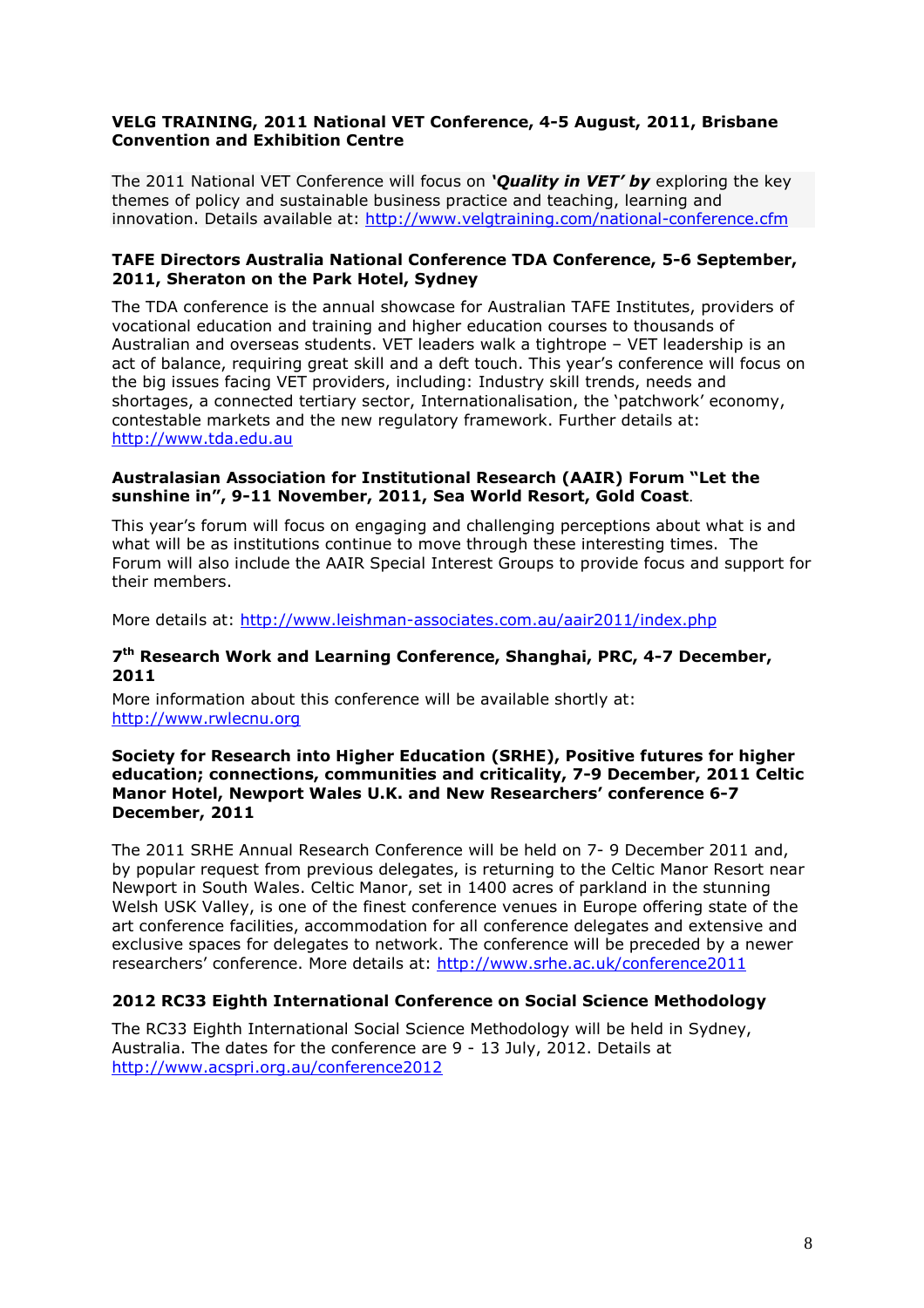### **Recent Publications**

# **No more excuses: an industry response to the language, literacy and numeracy challenge / Industry Skills Councils.**

Industry Skills Councils, 2011

Millions of Australians have insufficient language, literacy and numeracy (LLN) skills to benefit fully from training or to participate effectively at work. The Industry Skills Councils (ISCs) believe that responsibility for building the LLN skills of Australians should be shared by industry and all education sectors. The ISCs recommended that, to achieve this, the Council of Australian Governments (COAG) should establish an overarching blueprint for action on LLN in Australia 2012-2022 to identify and address long-term goals that will profoundly shift the capacity of learners and the workforce and significantly impact Australia's future. Within the vocational education and training (VET) system, ISCs proposals include: better identification of the LLN skills of learners before training, and targeted funding to address identified LLN skill gaps; the inclusion of clear advice on LLN skill requirements in Training Packages; and an increased capacity in the VET system to support the LLN skill development needs of learners and workers.

**Building innovation capacity: the role of human capital formation in enterprises - a review of the literature.** Andrew Smith, Jerry Courvisanos, Jacqueline Tuck, Steven McEachern, 2011

This literature review examines the role of human capital formation in building innovative capacity in firms. The aim of the review is to develop a model of human capital development factors to be used as a basis for a larger research project where the factors that develop innovation capacity in enterprises will be investigated. The review finds that human capital stimulus factors are developed through appropriate human resource management practices, the learning and development system (in the enterprise) and the tertiary education system. The review also finds that the three key issues in developing human capital for innovation in enterprises are people, knowledge and creativity management.

*We are always keen to highlight research being done by our members. If you would like to have a piece of research featured – please get in touch with either Sarojni Choy or Phil Loveder.* 

#### **About AVETRA**

AVETRA is the peak professional association for VET researchers. Its ability to be a sustainable and viable association depends on its membership. Members are urged to continue their membership and to encourage their colleagues to join AVETRA. AVETRA services include:

- An annual VET international research conference
- Two editions of *International Journal of Training Research per annum*
- The quarterly AVETRA e-newsletter with the latest news in the VET sector as well as VET research.
- The new *Research Today* publication twice a year.
- OctoberVET workshops organised by AVETRA members in centres as widely spread as Perth, Darwin, Townsville, Brisbane, Sydney, Melbourne and Adelaide.
- The AVETRA website with VET research links and information
- Awards for VET researchers including the joint award with TAFE Directors Australia, the Berwyn Clayton Award, The Ray Barker Award, and the AVETRA Best paper Award.